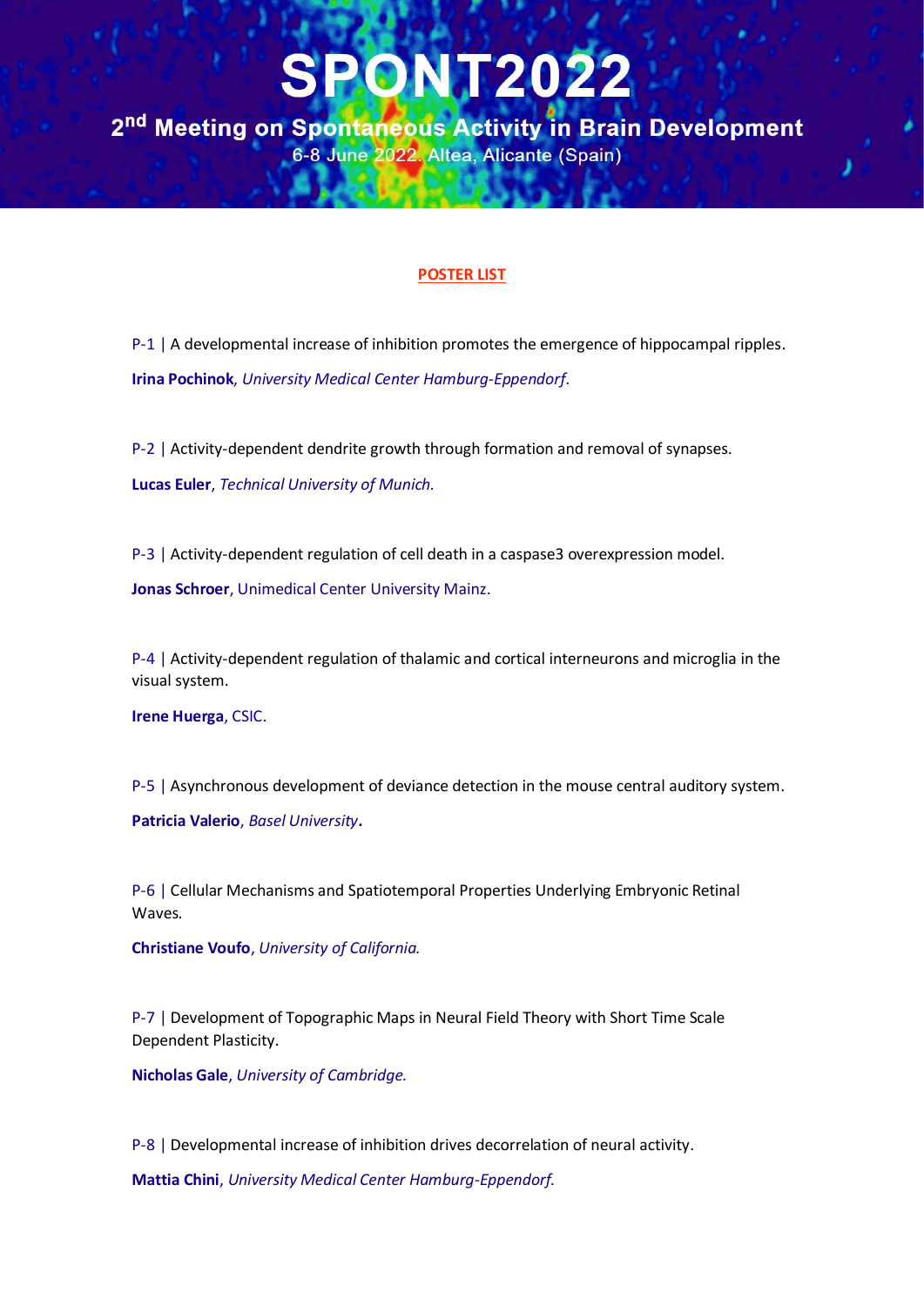2<sup>nd</sup> Meeting on Spontaneous Activity in Brain Development 6-8 June 2022. Altea, Alicante (Spain)

P-9 | Divergent patterns of spontaneous activity in distinct sensory cortices during early development.

**Daniel Torres**, *Instituto de Neurociencias*

P-10 | Early spontaneous activity predicts survival of developing cortical neurons.

**Davide Warm**, *University Medical Center of the Johannes Gutenberg.*

P-11 | Embryonic Neuronal Activity and the Formation of Recurrent Intracortical Circuits in Mouse Piriform Cortex.

**David Cheng-Hao Wang**, *Stanford University Depart of Biology.*

P-12 | Emergence of modular patterned activity in developing cortex through intracortical network interactions.

**Gordon Smith**, *University of Minnesota.*

P-13 | Experience drives the development of novel cortical sensory representations from endogenous networks.

**Sigrid Trägenap***, Frankfurt Institute for Advanced Studies.*

P-14 | Gabrb3 is required for the functional integration of pyramidal neuron subtypes in the somatosensory cortex.

**Camilo Ferrer***, Weill Cornell Medicine.*

P-15 | Impact of single gene mutation on circuit structure and spontaneous activity in the developing cortex.

**Zhuoshi LIU***, University of Oldenburg.*

P-16 | Interplay between excitatory and GABAergic cortex-wide activity patterns across early postnatal development.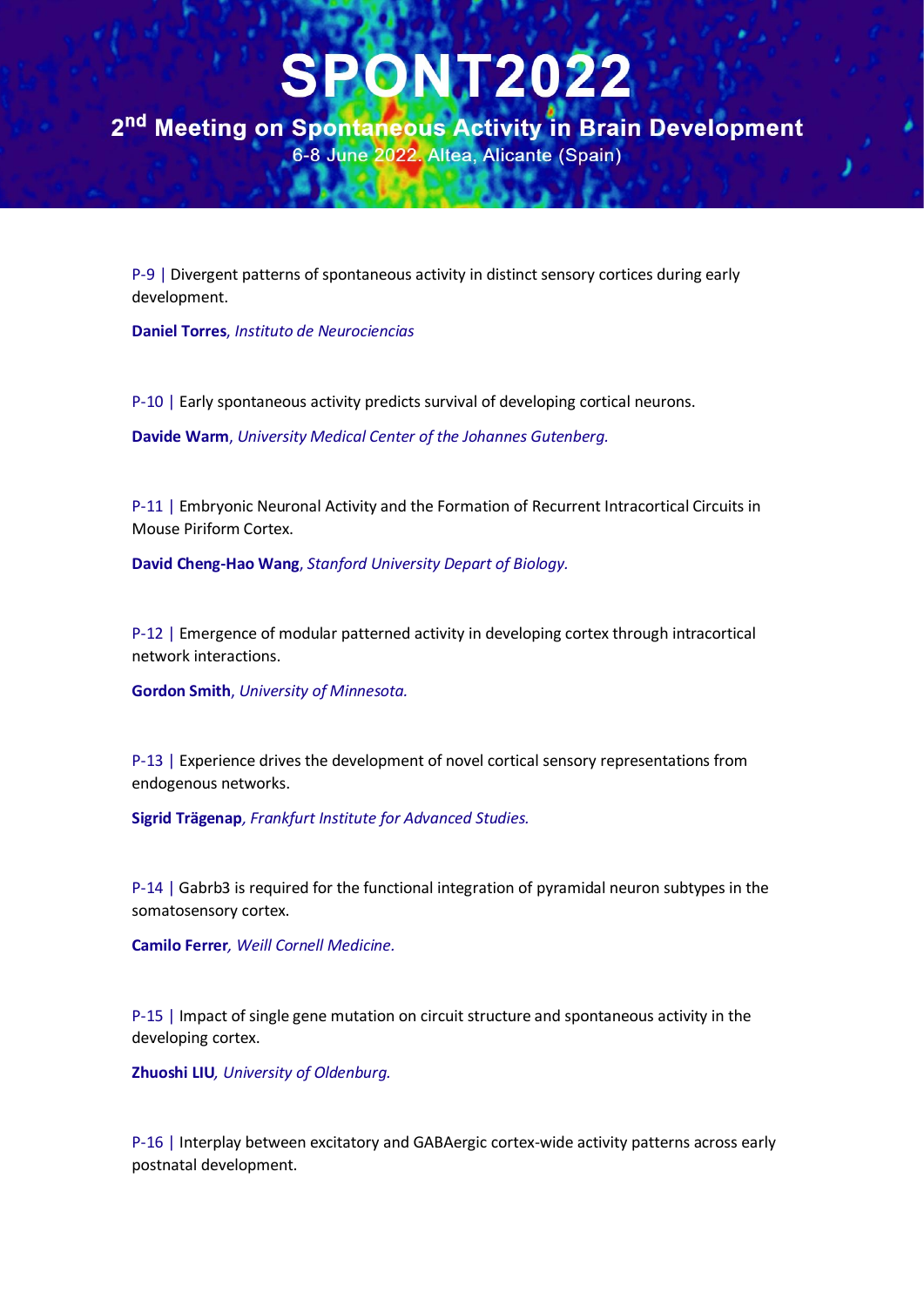2<sup>nd</sup> Meeting on Spontaneous Activity in Brain Development 6-8 June 2022. Altea, Alicante (Spain)

**Laura Mediavilla Santos**, *University of Bristol.*

P-17 | Intramodal functional plasticity in the developing somatosensory system.

**Mar Aníbal-Martínez**, *Universidad Miguel Hernández-CSIC*

P-18 | Investigating activity-dependent processes during cortical neuronal assembly in development and diseases.

**Sara Mancinelli**, *Humanitas University.*

P-19 | Lateral inhibition regulates Long Term Plasticity and functional specialization.

**Patricia Rubisch**, *University of Edinburgh.*

P-20 | Learning to see with closed eyes: Retinal waves tune cortical neurons before eyeopening.

**Ali Alshuwaykh**, *Yale University.*

P-21 | Modulation of state-dependent brain activity by maternal odor.

**Paloma Maldonado Rojas**, *Netherlands Institute for Neuroscience.*

P-22 | Neural activity is acutely depressed following hypoxia-ischemia in human neonates, even when the injury is behaviourally silent.

**Kimberley Whitehead**, *University College London.*

P-23 | Ocular necessities: A neuroethological perspective on vertebrate visual development.

**Jasper Elan Hunt***, University of Oxford.*

P-24 | Olfactory-driven beta band entrainment of cortical-hippocampal networks during neonatal development.

**Johanna Kostka**, *University Medical Center Hamburg-Eppendorf.*